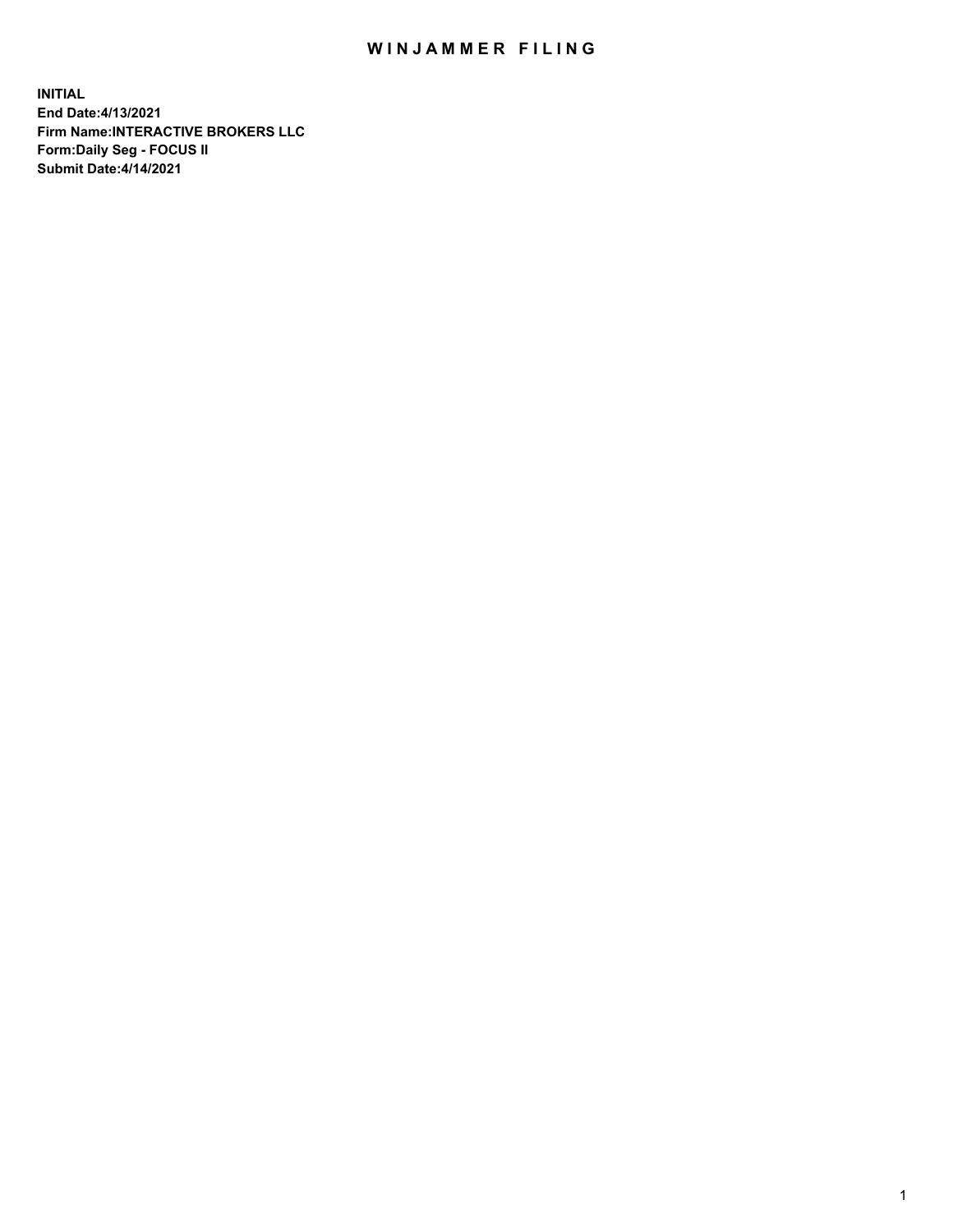**INITIAL End Date:4/13/2021 Firm Name:INTERACTIVE BROKERS LLC Form:Daily Seg - FOCUS II Submit Date:4/14/2021 Daily Segregation - Cover Page**

| Name of Company                                                                                                                                                                                                                                                                                                                | <b>INTERACTIVE BROKERS LLC</b>                                                   |
|--------------------------------------------------------------------------------------------------------------------------------------------------------------------------------------------------------------------------------------------------------------------------------------------------------------------------------|----------------------------------------------------------------------------------|
| <b>Contact Name</b>                                                                                                                                                                                                                                                                                                            | James Menicucci                                                                  |
| <b>Contact Phone Number</b>                                                                                                                                                                                                                                                                                                    | 203-618-8085                                                                     |
| <b>Contact Email Address</b>                                                                                                                                                                                                                                                                                                   | jmenicucci@interactivebrokers.c<br>om                                            |
| FCM's Customer Segregated Funds Residual Interest Target (choose one):<br>a. Minimum dollar amount: ; or<br>b. Minimum percentage of customer segregated funds required:% ; or<br>c. Dollar amount range between: and; or<br>d. Percentage range of customer segregated funds required between:% and%.                         | <u>0</u><br>$\overline{\mathbf{0}}$<br>155,000,000 245,000,000<br>0 <sub>0</sub> |
| FCM's Customer Secured Amount Funds Residual Interest Target (choose one):<br>a. Minimum dollar amount: ; or<br>b. Minimum percentage of customer secured funds required:% ; or<br>c. Dollar amount range between: and; or<br>d. Percentage range of customer secured funds required between:% and%.                           | <u>0</u><br>$\overline{\mathbf{0}}$<br>80,000,000 120,000,000<br>0 <sub>0</sub>  |
| FCM's Cleared Swaps Customer Collateral Residual Interest Target (choose one):<br>a. Minimum dollar amount: ; or<br>b. Minimum percentage of cleared swaps customer collateral required:% ; or<br>c. Dollar amount range between: and; or<br>d. Percentage range of cleared swaps customer collateral required between:% and%. | <u>0</u><br>$\underline{\mathbf{0}}$<br>0 <sub>0</sub><br>0 <sub>0</sub>         |

Attach supporting documents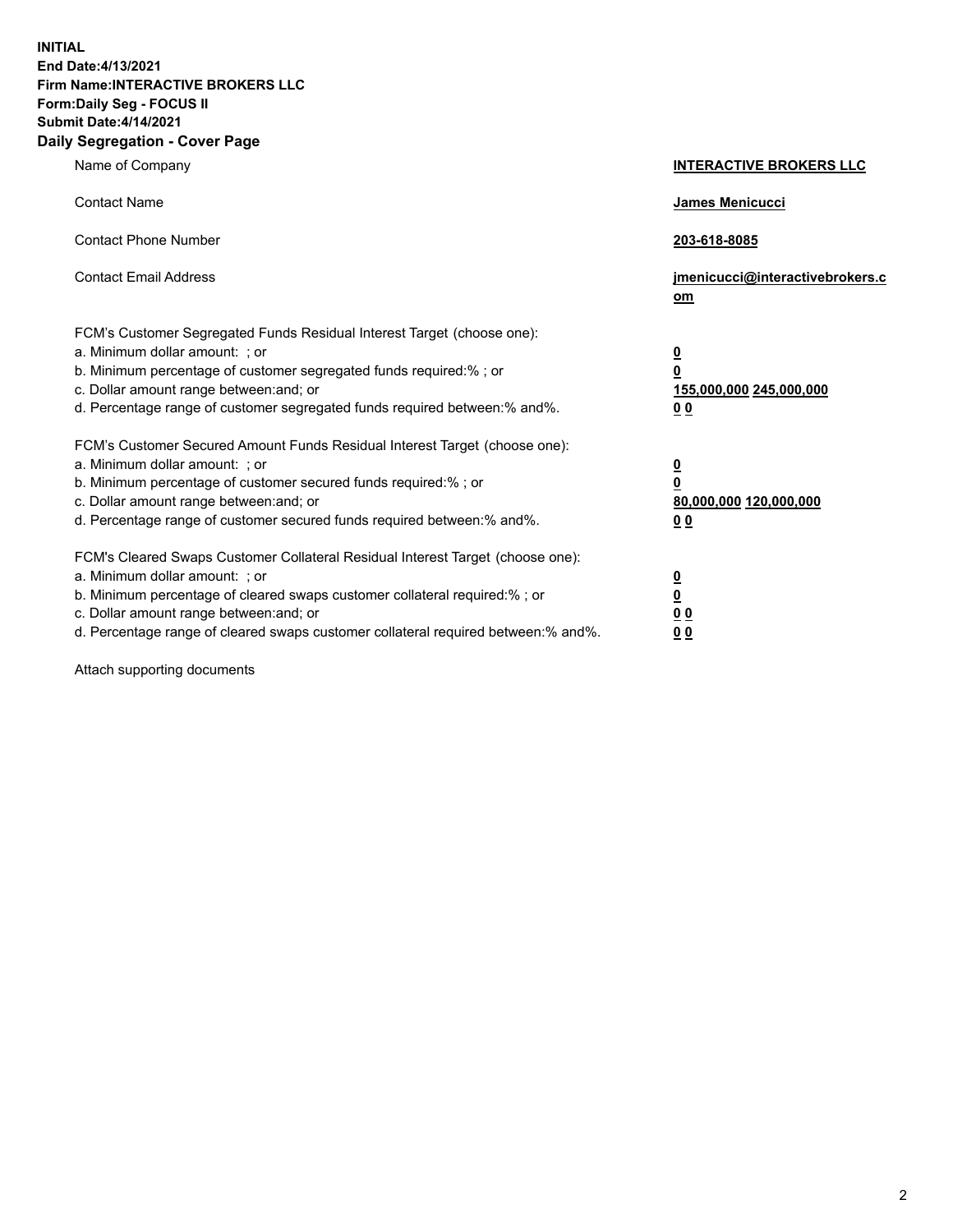## **INITIAL End Date:4/13/2021 Firm Name:INTERACTIVE BROKERS LLC Form:Daily Seg - FOCUS II Submit Date:4/14/2021 Daily Segregation - Secured Amounts**

|                | Daily Jegregation - Jeculed Aniounts                                                                       |                                        |
|----------------|------------------------------------------------------------------------------------------------------------|----------------------------------------|
|                | Foreign Futures and Foreign Options Secured Amounts                                                        |                                        |
|                | Amount required to be set aside pursuant to law, rule or regulation of a foreign                           | $0$ [7305]                             |
|                | government or a rule of a self-regulatory organization authorized thereunder                               |                                        |
| $\mathbf{1}$ . | Net ledger balance - Foreign Futures and Foreign Option Trading - All Customers                            |                                        |
|                | A. Cash                                                                                                    | 470,520,178 [7315]                     |
|                | B. Securities (at market)                                                                                  | $0$ [7317]                             |
| 2.             | Net unrealized profit (loss) in open futures contracts traded on a foreign board of trade                  | 10,158,430 [7325]                      |
| 3.             | Exchange traded options                                                                                    |                                        |
|                | a. Market value of open option contracts purchased on a foreign board of trade                             | 98,103 [7335]                          |
|                | b. Market value of open contracts granted (sold) on a foreign board of trade                               | $-8,129$ [7337]                        |
| 4.             | Net equity (deficit) (add lines 1. 2. and 3.)                                                              | 480,768,582 [7345]                     |
| 5.             | Account liquidating to a deficit and account with a debit balances - gross amount                          | 4,150 [7351]                           |
|                | Less: amount offset by customer owned securities                                                           | 0 [7352] 4,150 [7354]                  |
| 6.             | Amount required to be set aside as the secured amount - Net Liquidating Equity                             | 480,772,732 [7355]                     |
|                | Method (add lines 4 and 5)                                                                                 |                                        |
| 7.             | Greater of amount required to be set aside pursuant to foreign jurisdiction (above) or line                | 480,772,732 [7360]                     |
|                | 6.                                                                                                         |                                        |
|                | FUNDS DEPOSITED IN SEPARATE REGULATION 30.7 ACCOUNTS                                                       |                                        |
| 1.             | Cash in banks                                                                                              |                                        |
|                | A. Banks located in the United States                                                                      | 65,563,758 [7500]                      |
|                | B. Other banks qualified under Regulation 30.7                                                             | 0 [7520] 65,563,758 [7530]             |
| 2.             | Securities                                                                                                 |                                        |
|                | A. In safekeeping with banks located in the United States                                                  | 299,994,000 [7540]                     |
|                | B. In safekeeping with other banks qualified under Regulation 30.7                                         | 0 [7560] 299,994,000 [7570]            |
| 3.             | Equities with registered futures commission merchants                                                      |                                        |
|                | A. Cash                                                                                                    | $0$ [7580]                             |
|                | <b>B.</b> Securities                                                                                       | $0$ [7590]                             |
|                | C. Unrealized gain (loss) on open futures contracts                                                        | $0$ [7600]                             |
|                | D. Value of long option contracts                                                                          | $0$ [7610]                             |
|                | E. Value of short option contracts                                                                         | 0 [7615] 0 [7620]                      |
| 4.             | Amounts held by clearing organizations of foreign boards of trade                                          |                                        |
|                | A. Cash                                                                                                    | $0$ [7640]                             |
|                | <b>B.</b> Securities                                                                                       | $0$ [7650]                             |
|                | C. Amount due to (from) clearing organization - daily variation                                            | $0$ [7660]                             |
|                | D. Value of long option contracts                                                                          | $0$ [7670]                             |
|                | E. Value of short option contracts                                                                         | $0$ [7675] 0 [7680]                    |
| 5.             | Amounts held by members of foreign boards of trade                                                         |                                        |
|                | A. Cash                                                                                                    | 243,218,120 [7700]                     |
|                | <b>B.</b> Securities                                                                                       | $0$ [7710]                             |
|                | C. Unrealized gain (loss) on open futures contracts                                                        | 6,367,388 [7720]                       |
|                | D. Value of long option contracts                                                                          | 98,103 [7730]                          |
|                | E. Value of short option contracts                                                                         | -8,129 [7735] 249,675,482 [7740]       |
| 6.             | Amounts with other depositories designated by a foreign board of trade                                     | 0 [7760]                               |
| 7.             | Segregated funds on hand                                                                                   | $0$ [7765]                             |
| 8.             | Total funds in separate section 30.7 accounts                                                              | 615,233,240 [7770]                     |
| 9.             | Excess (deficiency) Set Aside for Secured Amount (subtract line 7 Secured Statement<br>Page 1 from Line 8) | 134,460,508 [7380]                     |
| 10.            | Management Target Amount for Excess funds in separate section 30.7 accounts                                |                                        |
| 11.            | Excess (deficiency) funds in separate 30.7 accounts over (under) Management Target                         | 80,000,000 [7780]<br>54,460,508 [7785] |
|                |                                                                                                            |                                        |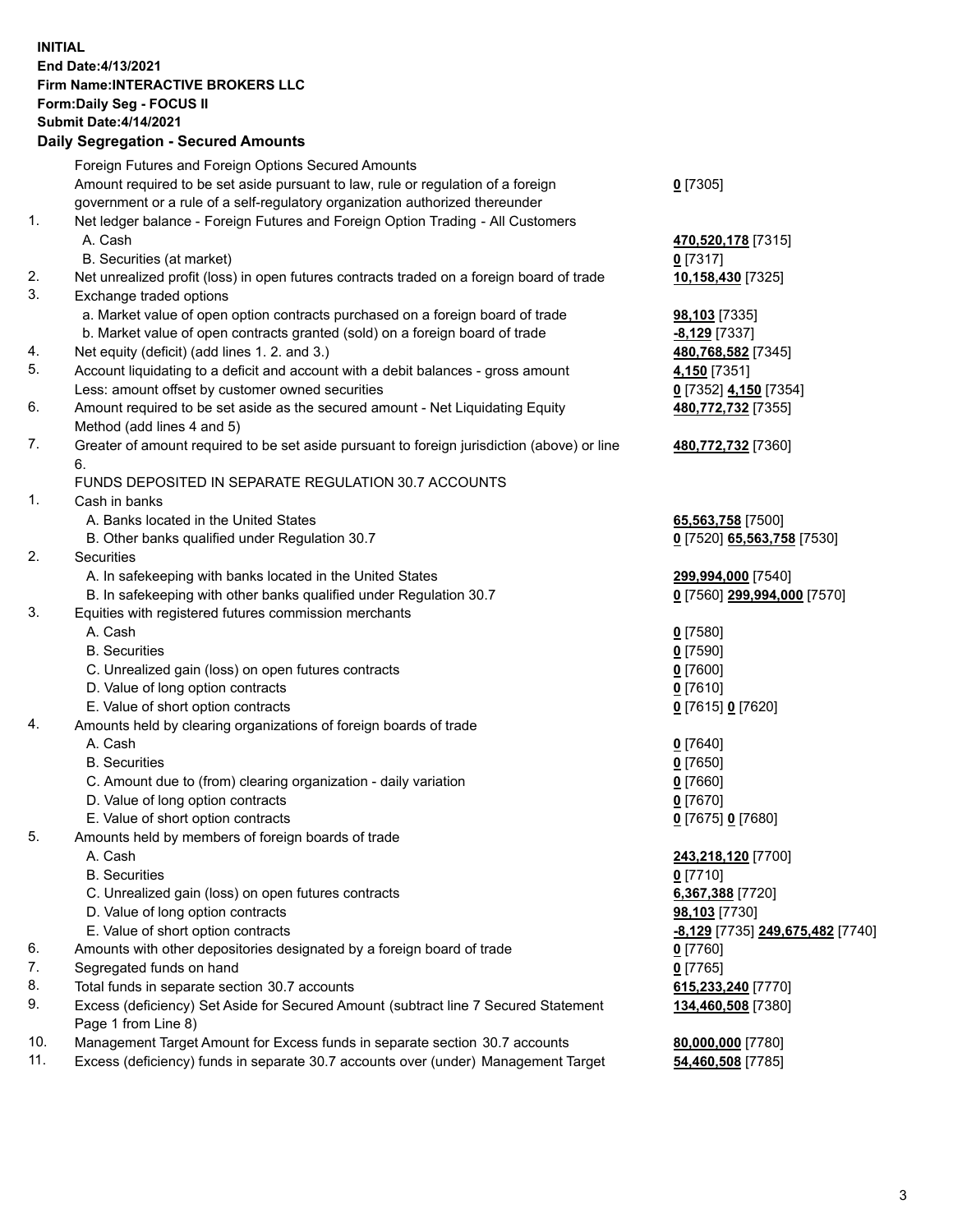**INITIAL End Date:4/13/2021 Firm Name:INTERACTIVE BROKERS LLC Form:Daily Seg - FOCUS II Submit Date:4/14/2021 Daily Segregation - Segregation Statement** SEGREGATION REQUIREMENTS(Section 4d(2) of the CEAct) 1. Net ledger balance A. Cash **6,414,259,238** [7010] B. Securities (at market) **0** [7020] 2. Net unrealized profit (loss) in open futures contracts traded on a contract market **125,968,133** [7030] 3. Exchange traded options A. Add market value of open option contracts purchased on a contract market **269,206,420** [7032] B. Deduct market value of open option contracts granted (sold) on a contract market **-233,481,604** [7033] 4. Net equity (deficit) (add lines 1, 2 and 3) **6,575,952,187** [7040] 5. Accounts liquidating to a deficit and accounts with debit balances - gross amount **1,308,762** [7045] Less: amount offset by customer securities **0** [7047] **1,308,762** [7050] 6. Amount required to be segregated (add lines 4 and 5) **6,577,260,949** [7060] FUNDS IN SEGREGATED ACCOUNTS 7. Deposited in segregated funds bank accounts A. Cash **1,267,322,892** [7070] B. Securities representing investments of customers' funds (at market) **3,100,458,490** [7080] C. Securities held for particular customers or option customers in lieu of cash (at market) **0** [7090] 8. Margins on deposit with derivatives clearing organizations of contract markets A. Cash **1,864,344,771** [7100] B. Securities representing investments of customers' funds (at market) **521,542,285** [7110] C. Securities held for particular customers or option customers in lieu of cash (at market) **0** [7120] 9. Net settlement from (to) derivatives clearing organizations of contract markets **-3,869,107** [7130] 10. Exchange traded options A. Value of open long option contracts **269,131,995** [7132] B. Value of open short option contracts **-233,511,653** [7133] 11. Net equities with other FCMs A. Net liquidating equity **0** [7140] B. Securities representing investments of customers' funds (at market) **0** [7160] C. Securities held for particular customers or option customers in lieu of cash (at market) **0** [7170] 12. Segregated funds on hand **0** [7150] 13. Total amount in segregation (add lines 7 through 12) **6,785,419,673** [7180] 14. Excess (deficiency) funds in segregation (subtract line 6 from line 13) **208,158,724** [7190] 15. Management Target Amount for Excess funds in segregation **155,000,000** [7194] 16. Excess (deficiency) funds in segregation over (under) Management Target Amount **53,158,724** [7198]

Excess